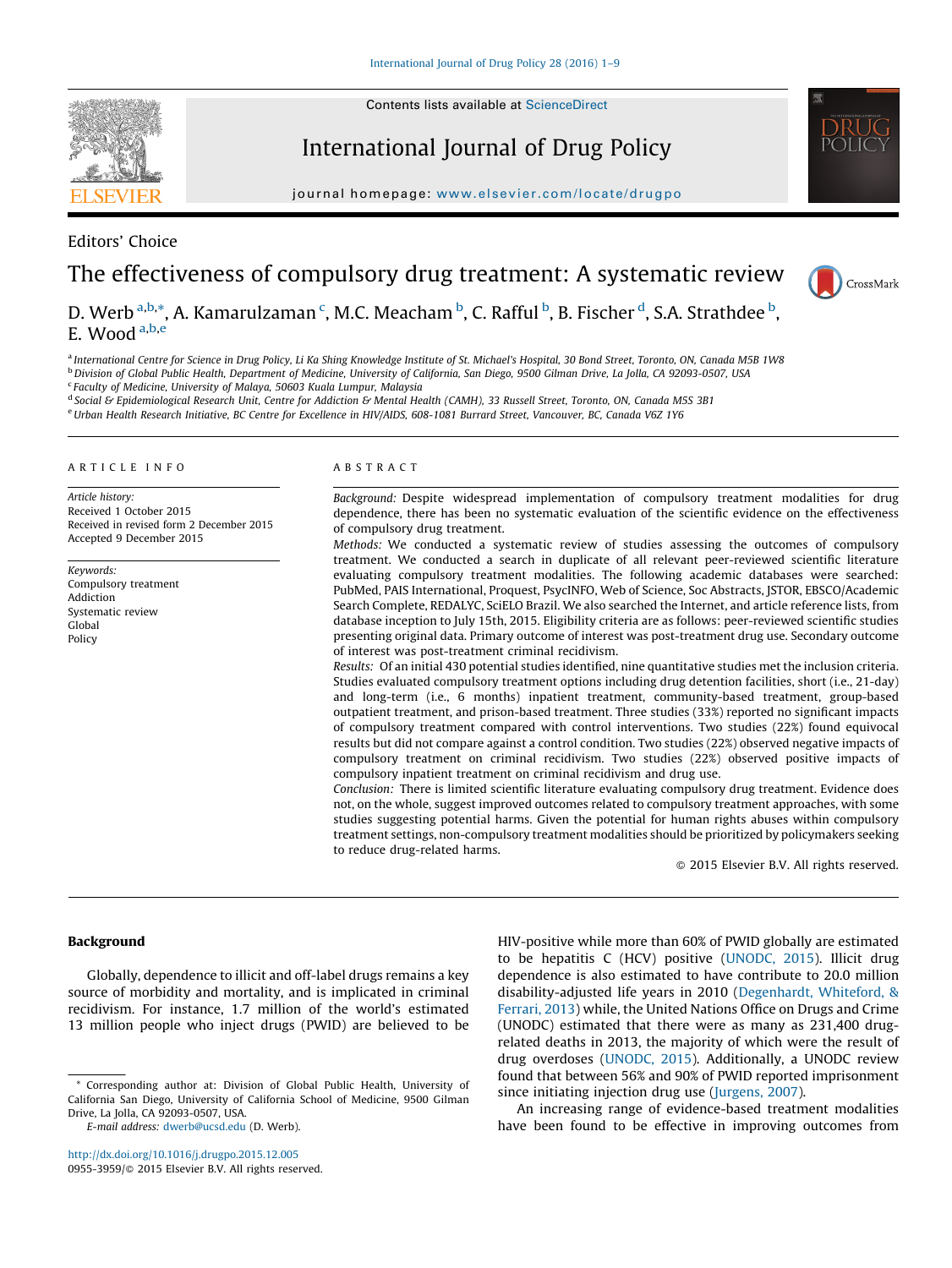substance use disorder and attendant harms. For example, among individuals addicted to opioids, opioid substitution therapies (OST) including methadone and buprenorphine maintenance have been shown to reduce negative drug-related outcomes and to stabilize individuals suffering from opioid dependence [\(Amato,](#page-7-0) Davoli, Ferri, & Ali, 2002; [Gowing,](#page-7-0) Ali, & White, 2004; Mattick, Breen, [Kimber,](#page-7-0) & Davoli, 2009). In a recent review, use of Suboxone (a combination of buprenorphine and naloxone) was demonstrated to be effective for opioid withdrawal (As, [Young,](#page-7-0) & Vieira, 2014; Ferri, Davoli, & Perucci, 2011; [Krupitsky](#page-7-0) et al., 2011; Wolfe et al., [2011\)](#page-7-0). Evidence of effectiveness for pharmacotherapies for stimulant use disorder remains mixed ([Castells](#page-7-0) et al., 2010; Fischer, [Blanken,](#page-7-0) & Da Silveira, 2015). However, a large set of psychosocial tools have shown promise for a range of substance use disorders (Dutra et al., 2008; [Grabowski,](#page-7-0) Rhoades, & Schmitz, 2001; [Hofmann,](#page-7-0) Asnaani, Vonk, Sawyer, & Fang, 2012; Mooney et al., 2009; [Prendergast,](#page-7-0) Podus, Finney, Greenwell, & Roll, 2006; Shearer, Wodak, Van Beek, [Mattick,](#page-7-0) & Lewis, 2003).

In many settings, compulsory treatment modalities have been in place or are being implemented. For instance, a recent international review found that as of 2009, 69% of a sample of countries ( $n = 104$ ) had criminals laws allowing for compulsory drug treatment ([Israelsson](#page-7-0) & Gerdner, 2011). Compulsory drug treatment can be defined as the mandatory enrolment of individuals, who are often but not necessarily drug-dependent, in a drug treatment program [\(Wild,](#page-7-0) 1999). While most often consisting of forced inpatient treatment (i.e., individuals are placed under the care and supervision of treatment institutions), compulsory treatment can nevertheless be designed as outpatient treatment as well, either using an individualized treatment or group-based model that can include psychological assessment, medical consultation, and behavioral therapy to reduce substance use disorder (Hiller, Knight, Broome, & [Simpson,](#page-7-0) 1996). Compulsory drug treatment (particularly in inpatient settings) is often abstinence-based, and it is generally nested within a broader criminal justice-oriented response to drug-related harms [\(WHO,](#page-7-0) [2009\)](#page-7-0). Compulsory treatment is distinct from coerced treatment, wherein individuals are provided with a choice, however narrow, to avoid treatment (Bright & [Martire,](#page-8-0) 2012). Perhaps the most widely known example of coerced treatment is the drug treatment court model, which provides individuals charged with a drugrelated crime with therapeutic measures in addition to criminal justice interventions under the auspices of the criminal justice system [\(Werb](#page-8-0) et al., 2007). While no systematic evaluation of the effectiveness of compulsory treatment approaches has been undertaken, observers have cited concerns regarding human rights violations within compulsory drug treatment centers [\(Hall,](#page-8-0) Babor, & [Edwards,](#page-8-0) 2012; Jurgens & Csete, 2012). Further, while overviews as well as reviews on related topics (i.e., quasicompulsory treatment) exist (Stevens, Berto, & [Heckmann,](#page-8-0) 2005; Wild, [Roberts,](#page-8-0) & Cooper, 2002), no recent systematic assessments of the efficacy or effectiveness of compulsory or forced addiction treatment have been undertaken. This represents a critical gap in the literature given the implementation and scale up of compulsory treatment in a range of settings, including Southeast Asia, Latin America, and Australia.

Observers have also noted that while the overall number of countries that employ compulsory drug treatment approaches is declining, the mean duration of care is increasing, as is the number of cases of individuals sentenced to compulsory drug treatment ([Israelsson](#page-7-0) & Gerdner, 2011). Relatedly, observers have expressed concern with evidence that compulsory treatment centers incorporate therapeutic approaches generally unsupported by scientific evidence, and employ punishment for individuals who relapse into drug use (Amon, [Pearshouse,](#page-8-0) Cohen, & Schleifer, 2013; Hall & Carter, 2013; [Pearshouse,](#page-8-0) 2009a). Given the need for

scientific evidence to inform effective approaches to drug treatment, we therefore undertook a systematic review of the effectiveness of compulsory drug treatment.

## Methods

We employed the Preferred Reporting Items for Systematic Reviews and Meta-Analyses (PRISMA) guidelines for the development of systematic reviews (Moher, [Liberati,](#page-8-0) Tetzlaff, & Altman, [2009\)](#page-8-0). A full review protocol is available by request to the corresponding author.

## Eligibility criteria

Studies were eligible if they were peer-reviewed, and if they evaluated the impact of compulsory drug treatment on illicit drugrelated outcomes. The primary outcome of interest was defined as the frequency of post-treatment drug use. The secondary outcome of interest was defined as any post-treatment drug-related criminal recidivism (i.e., post-treatment arrest or incarceration). Randomized control trials (RCTs) and observational studies were both eligible for inclusion. To be eligible, treatment interventions reported had to be compulsory; however, the type of intervention (e.g., inpatient abstinence-based therapy, outpatient group therapy, OST, etc.) could vary. Reviews as well as multi-component studies that did not disaggregate findings between components were not eligible if they did not provide specific data regarding the impact of compulsory treatment. Studies that assessed mandated treatment for legal or licit substances (i.e., alcohol, tobacco) were also not eligible. Further, studies that only evaluated outcomes such as attitudinal or psychosocial change, or psychological functioning related to substance use were excluded. Finally, studies that evaluated coerced or quasi-compulsory treatment(i.e., wherein individuals are provided with a choice between treatment and a punitive outcome such as incarceration such as a drug treatment court model) were excluded.

### Information sources

We searched the following 10 electronic databases: Pubmed, EBSCOhost/Academic Search Complete, Cochrane Central, PAIS International/Proquest, JSTOR, PsycINFO, Soc Abstracts, Web of Science, REDALYC (Spanish language) and Scielo Brazil (Portuguese language). We also searched the internet (Google, Google Scholar), relevant academic conference abstract lists, and scanned the references of potentially eligible studies.

## Search

We searched all English-, Spanish- and Portuguese-language studies and abstracts and set no date limits. The following search terms were used: ''forced treatment,'' ''compulsory treatment,'' ''substance abuse,'' ''substance use,'' ''mandated treatment,'' ''mandatory treatment,'' ''addiction,'' ''addiction treatment,'' ''involuntary treatment,'' ''involuntary addiction treatment.'' The terms were searched as keywords and mapped to database specific subject headings/controlled vocabulary terms when available, including MeSH terms for PubMed searches. Each database was searched from its inception to its most recent update as of June 15th, 2015.

#### Study selection

Two investigators (MM, CR) conducted the search independently and in duplicate using a predefined protocol. The investigators scanned all abstracts and obtained full texts of articles that potentially met the eligibility criteria. Validity was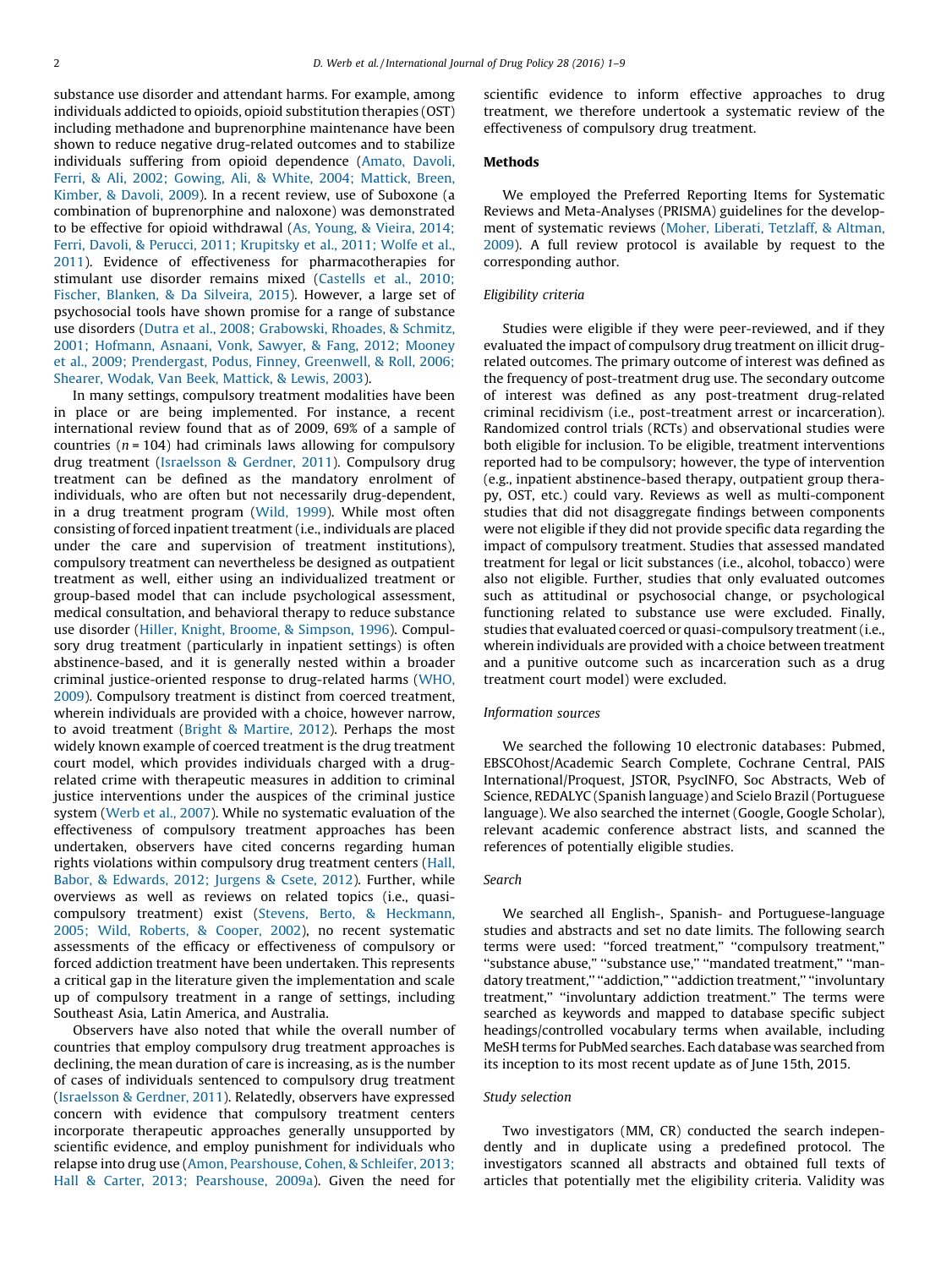assessed in duplicate based on eligibility criteria. After all potentially eligible studies were collected, three investigators met to achieve consensus by comparing the two review datasets (MM, CR, DW). Differences were reviewed by three investigators (MM, CR, DW) and a final decision to include or exclude was then made.

## Data extraction process

Between September 10th, 2014 and June 15th, 2015, data were extracted using a standardized form soliciting data on study design, setting, sample size, participant characteristics, type of compulsory intervention, measures of effectiveness, and study quality. Given the variance in study methodologies and treatment interventions, we extracted a range of summary measures, including difference in means, risk ratio, and odds ratio. The data were then entered into an electronic database.

## Risk of publication bias

Compulsory drug treatment centers have been implemented or brought to scale in a number of settings, including Vietnam, China, and Brazil. However, these settings produce disproportionately less academic scholarship thanother settings such as established market economies. For this reason, there is a potential risk of publication bias that may result in a smaller number of peer-reviewed evaluations of compulsory treatment in settings in which these interventions are more widely implemented. This may, in turn, affect the publication of studies relevant to the present systematic review.

## Additional analyses

Study quality was assessed using the Downs & Black criteria by two authors independently (MM, CR) ([Downs](#page-8-0) & Black, 1998). This scale evaluates five domains: reporting, external validity, risk of bias, confounding, and statistical power.

Given the wide variance in intervention design and reported outcomes, it was not feasible to perform a meta-analysis of findings.

## Role of the funding source and ethics approval

This study was supported by the Canadian Institutes of Health Research, Open Society Foundations, and the U.S. National Institute on Drug Abuse. At no point did any external funder play a role in the collection, analyses, or interpretation of data, writing of the manuscript or decision to publish. All authors had complete access to all data, and all had final responsibility to submit the manuscript for publication. No ethics approval was required for this review.

## Results

## Study selection and characteristics

Overall, as seen in Fig. 1, 430 studies were initially identified, of which 378 were excluded because they did not present primary and/or specific data on compulsory treatment. Of the remaining 52 studies, 17 were excluded because they constituted reviews or editorials, 18 were excluded because they did not focus on illicit drug use (i.e., they focused on alcohol treatment), and 8 studies were excluded because they evaluated quasi-compulsory treatment rather than compulsory treatment interventions. Nine studies met the inclusion criteria (combined  $n = 10,699$ ). Three studies employed longitudinal observational approaches, four studies employed prospective case control designs, one study employed a cross-sectional design, and one study employed a



Fig. 1. Screening and study selection process.

quasi-experimental design. Six studies evaluated compulsory inpatient treatment or drug detention, one study evaluated prison/detention-based treatment, and two studies evaluated compulsory community-based treatment.

## Methodological quality assessment

The Downs & Black scale has a possible score of 0 to 18, with 18 being a perfect score (highest quality). The median score for eligible studies was 12 (interquartile range: 9.5–15). All studies failed to undertake adequate steps to mitigate all risk of bias; eight studies (89%) did not optimally address risk of confounding, and five studies (56%) did not report all relevant study characteristics, methods, or findings. One study (Sun, Ye, & Qin, [2001](#page-8-0)) (11%) was only available as an abstract.

### Results of individual studies

Three studies reported no significant impacts of compulsory treatment on substance use compared with control interventions ([Fairbairn,](#page-8-0) Hayashi, & Ti, 2014; Kelly, Finney, & Moos, 2005; Sun et al., [2001](#page-8-0)). Two studies found equivocal results but did not compare against a control condition (e.g., voluntary drug treatment) ([Jansson,](#page-8-0) Hesse, & Fridell, 2008; Strauss & Falkin, [2001\)](#page-8-0). Two studies observed negative impacts of compulsory treatment on criminal recidivism ([Huang,](#page-8-0) Zhang, & Liu, 2011; [Vaughn,](#page-8-0) Deng, & Lee, 2003). Two studies found positive outcomes: one study observed a small significant impact of compulsory inpatient treatment on criminal recidivism (Hiller, [Knight,](#page-8-0) & [Simpson,](#page-8-0) 2006), and a retrospective study found improved drug use outcomes within the first week of release after treatment ([Strauss](#page-8-0) & Falkin, 2001).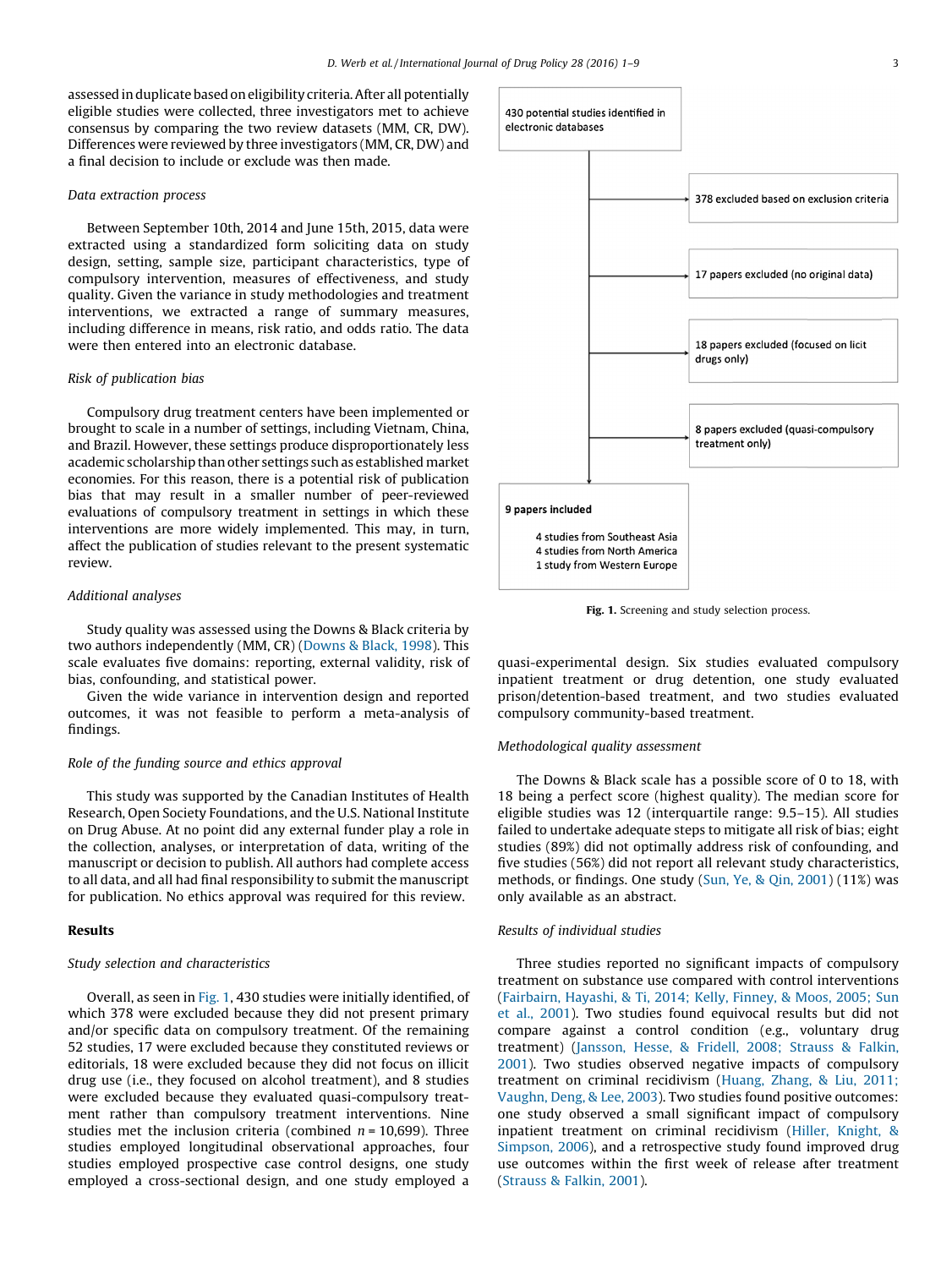Six studies evaluated compulsory inpatient treatment or drug detention ([Fairbairn](#page-8-0) et al., 2014; Huang et al., 2011; Hiller et al., 2006; [Jansson](#page-8-0) et al., 2008; Kelly et al., 2005; Sun et al., 2001). Huang et al. [\(2011\)](#page-8-0) examined the impact of mandatory inpatient drug treatment on post-treatment drug use patterns over the period of a year among participants in Chongquing, China  $(nY=177)$ . As the authors note, Chinese police are given authority over mandatory drug treatment facilities, and have the power to detain individuals within these facilities for a period of weeks to several months ([Huang](#page-8-0) et al., 2011). While the allocation of treatment varies by facility, treatment modalities commonly offered include ''physical exercise, moral and legal education, drug and health education, and skill training (e.g., computer skills)'' ([Huang](#page-8-0) et al., 2011). The authors do not, however, provide specific data on the content of any of these activities. The authors did not specify what type of treatment participants received, referring only to treatment and counseling. However, 46% of respondents reported using illicit drugs within a month to six months after release from mandatory treatment; a further 10% relapsed within one year ([Table](#page-4-0) 1).

Sun et al. [\(2001\)](#page-8-0) compared relapse into drug use among a sample of heroin users in China ( $n = 615$ ) enrolled in mandatory detoxification, volunteer detoxification, and detoxification with 're-education through labor' (i.e., compulsory drug detention). Overall relapse within a year among the sample was 98%; 22% relapsed within three days, and 52% relapsed within one month. There was no significant difference between rates of relapse between sample participants enrolled in mandatory detoxification, volunteer detoxification, or detoxification in a compulsory drug detention center (Sun et al., [2001](#page-8-0)).

Hiller et al. [\(2006\)](#page-8-0) investigated the impact of a mandated sixmonth residential addiction treatment intervention on posttreatment criminal recidivism. Participants in Dallas, Texas  $(n<sup>Y</sup>=506)$  were mandated to participate in a modified therapeutic community (TC), defined as addiction treatment provided within a controlled environment within which supervision is maximized ([Hiller](#page-8-0) et al., 2006). All participants were probationers or individuals arrested for drug-related crimes in Dallas county. Three groups were compared: a graduate group  $(n<sup>Y</sup>=290;$ participants who successfully completed six months of the TC treatment process), a dropout group ( $n = 116$ ; participants who failed to complete six months within the TC), and a comparison group ( $nY = 100$ ) comprised of a random sample of probationers from the Dallas county probationers list. The authors then compared the 1-year and 2-year incarceration rates across the three comparison groups, and found no significant differences after 1-year across all three groups (20% of the dropout group, 17% of the graduate group, and 13% of the comparison group were re-arrested and incarcerated;  $p$ *Y*  $>$  0.05). The proportion of participants incarcerated within 2 years did not differ significantly between the graduate and comparison groups (21% vs. 23%,  $p$ *Y* > 0.05), though the dropout group had a significantly higher proportion of participants incarcerated compared with the other two groups (30%,  $p$ *Y* < 0.05) [\(Hiller](#page-8-0) et al., 2006).

[Jansson](#page-8-0) et al. (2008) investigated the long-term impact of compulsory residential care among drug-using individuals in Sweden  $(n<sub>Y</sub>=132)$ . This included supervision and care from psychologists, a psychiatrist, nurses, social workers, and treatment attendants. Across 642 observation years after compulsory residential care, 232 observation years (37%) included a criminal justice record, despite the fact that all participants were assigned to treatment [\(Jansson](#page-8-0) et al., 2008). Further, in a longitudinal multivariate analysis, use of opiates was significantly associated with subsequent criminal recidivism.

A five-year longitudinal study compared treatment outcomes among American veterans across 15 Veterans Affairs Medical Centers in the United States ( $nY = 2095$ ) who either had justice system involvement and were voluntarily enrolled in treatment (JSI); were mandated by the justice system to receive treatment (JSI-M); or had no involvement in the justice system and were enrolled in treatment (No-JSI) ([Kelly](#page-8-0) et al., 2005). The treatment provided was an abstinence-based, 12-step program ([Ouimette,](#page-8-0) [Finney,](#page-8-0) & Moos, 1997). Kelly et al. [\(2005\)](#page-8-0) compared one- and fiveyear substance use and criminal recidivism outcomes among participants in each group and adjusted for a range of sociodemographic and dependence-related variables. The authors noted that the JSI-M (mandated) group had a significantly lower-risk clinical profile compared with the comparison groups at baseline, which necessitated adjustment via the multivariate analyses. After one year, participants in the JSI-M group had the highest reported level of abstinence from illicit drugs (61.0%), significantly higher than the JSI or No-JSI groups (48.1% vs. 43.8%, respectively) ([Kelly](#page-8-0) et al., [2005](#page-8-0)). However, after five years no significant differences in the proportion of those in remission from drug use were detected across groups (JSI-M = 45.4%; JSI = 49.8%; No-JSI = 46.4%) ([Kelly](#page-8-0) et al., [2005](#page-8-0)). With respect to criminal recidivism, the JSI group reported a significantly higher proportion of individuals rearrested (32.3%) compared with the JSI-M or No-JSI groups (20.6% vs. 18.3%, respectively,  $p_y > 0.05$ ). There were no significant differences in the proportion of participants rearrested after five years (JSI-M = 23.6%; JSI = 32.3%; No-JSI = 18.3%). The authors concluded that, while JSI-M participants had a more favourable clinical profile at baseline, they did not have significantly improved therapeutic gains compared with the other groups after five years [\(Kelly](#page-8-0) et al., [2005\)](#page-8-0).

[Fairbairn](#page-8-0) et al. (2014) sought to determine whether detainment in a compulsory drug detention was associated with subsequent cessation of injection drug use among a sample of PWID in Bangkok  $(n<sup>Y</sup>= 422)$ . Thailand has a large system of compulsory drug detention centers that seeks to promote drug abstinence through punishment, physical labor, and training among individuals charged with drug possession and other minor drug crimes ([Fairbairn](#page-8-0) et al., 2014). Generally, detainees undergo a 45 day assessment period, followed by four months of detention and two months of vocational training [\(Pearshouse,](#page-8-0) 2009b). The authors found that 50% of participants reported a period of injection cessation of at least one year (i.e., 'long term cessation'). In multivariate logistic regression analysis, incarceration and voluntary drug treatment were both associated with long-term cessation, though compulsory drug detention was only associated with short-term cessation (i.e., ceasing injection drug use for less than a year) and subsequent relapse into injecting [\(Fairbairn](#page-8-0) et al., [2014\)](#page-8-0). The authors concluded that strategies to promote long-term cessation are required to address ongoing relapse among Thai PWID [\(Fairbairn](#page-8-0) et al., 2014).

One study evaluated mandatory prison-based addiction treatment. Vaughn et al. (2003) evaluated Taiwan's compulsory prisonbased addiction treatment program. This program, implemented in 1997, required individuals arrested for illicit drug use to undergo a one-month detoxification regime upon incarceration. At that point, a medical doctor determined whether offenders were drug dependent; such individuals were then sentenced to 12 months in prison and enrolment in a three-month drug use treatment program. The treatment was abstinence-based and included physical labor, psychological counseling, career planning, religious meditation, and civil education (no further details regarding the content of the psychological counseling, career planning, and civil education was provided by study authors). If offenders did not satisfactorily complete the program, they were forced to repeat it until successful completion ([Vaughn](#page-8-0) et al., 2003). Once released, individuals were required to pay the cost of treatment. The authors employed a quasi-experimental design wherein individuals who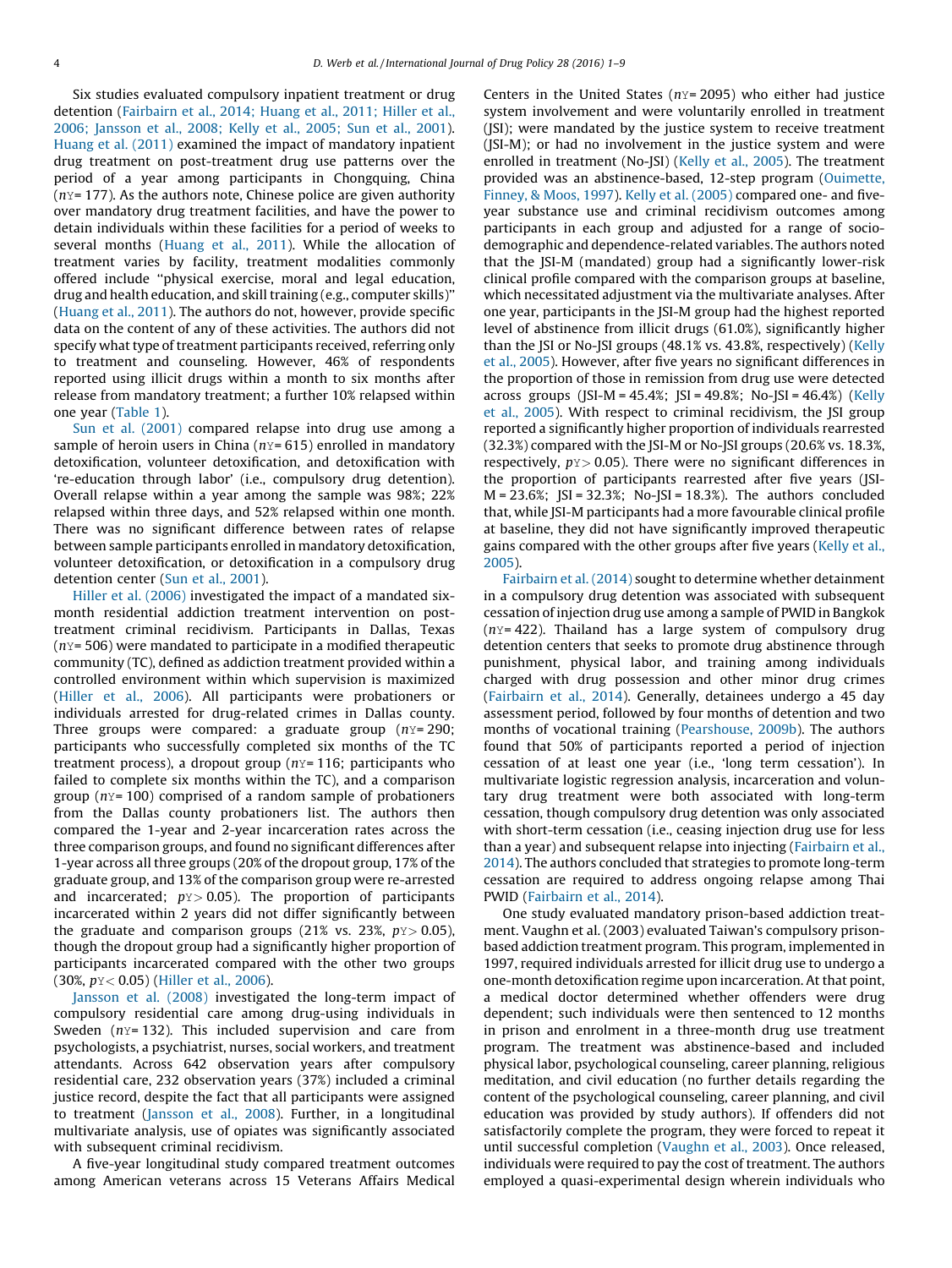## <span id="page-4-0"></span>Table 1

| Author/                            | Location                | $\boldsymbol{n}$                     | Study                                                       | Study                                       | Participant characteristics                                                                                         |                                                    |                                                                     |                                                                          | Intervention                                                                                                             | Changes in substance                                                                                                                                      | Changes in                                                                                                                               | Summary of                                                                                                                                                                      | Quality |
|------------------------------------|-------------------------|--------------------------------------|-------------------------------------------------------------|---------------------------------------------|---------------------------------------------------------------------------------------------------------------------|----------------------------------------------------|---------------------------------------------------------------------|--------------------------------------------------------------------------|--------------------------------------------------------------------------------------------------------------------------|-----------------------------------------------------------------------------------------------------------------------------------------------------------|------------------------------------------------------------------------------------------------------------------------------------------|---------------------------------------------------------------------------------------------------------------------------------------------------------------------------------|---------|
| year                               |                         |                                      | period                                                      | design                                      | Mean age<br>(range)                                                                                                 | Female                                             | Ethnicity                                                           | Drug use                                                                 |                                                                                                                          | use                                                                                                                                                       | recidivism                                                                                                                               | outcomes                                                                                                                                                                        | score   |
| Sun<br>et al.<br>(2001)            | China                   | 615                                  | NR                                                          | Cross-sectional NR                          |                                                                                                                     | $\rm NR$                                           | <b>NR</b>                                                           | <b>NR</b>                                                                | Mandatory<br>detoxification vs.<br>volunteer<br>detoxification vs.<br>Detoxification and<br>compulsory drug<br>detention | 98% relapsed<br>within one year                                                                                                                           | <b>NR</b>                                                                                                                                | Almost all<br>participants<br>relapsed within<br>a year. No<br>significant<br>difference<br>between<br>participants<br>enrolled in<br>different<br>interventions                | 8       |
| Huang<br>et al.<br>(2011)          | Chongqing, 177<br>China |                                      | 2009                                                        | Longitudinal<br>observational               | 16% 18-25;<br>43.4% 26-35:<br>31.4% 36-45;<br>$9.1\%$ 46+                                                           | 21.6%                                              | Asian<br>(Chinese)                                                  | 87.5% alcohol;<br>69.4%<br>heroin;<br>62.8% meth;<br>40.7% Manguo        | Mandatory<br>inpatient<br>treatment                                                                                      | 10.3% relapsed in less N/A<br>than a month:<br>35.5% 1-6 months;<br>10.3% 7-12 months;<br>$43.9% > 13$ months                                             |                                                                                                                                          | 65% placed<br>in mandatory<br>treatment by<br>police in past<br>12 months;<br>46% used<br>drugs within<br>6 months of<br>their release<br>and 10%<br>relapsed in<br>7-12 months | 8       |
| Rengifo<br>and<br>Stemen<br>(2010) | Kansas                  | 1494;<br>4359 in<br>control<br>group | 2001-2005                                                   | Prospective<br>case control                 | SB 123 group:<br>$14 - 25 = 38.9%$<br>$26 - 35 = 28.2%$<br>$>35 = 32.9%$<br>Control groups:<br>$>35 = 33.0 - 45.0%$ | SB 123:<br>29%<br>Control<br>groups:<br>19.3-26.5% | SB 123 group:<br>81.6% white<br>Control groups:<br>75.5-78.2% white | <b>NR</b>                                                                | 18 months of<br>mandatory<br>community based<br>drug treatment                                                           | NA                                                                                                                                                        | No difference<br>in recidivism                                                                                                           | No significant<br>impact on<br>recidivism<br>compared<br>to community<br>corrections;<br>increase<br>compared to<br>court services                                              | 15      |
| Fairbairn<br>et al.<br>(2014)      | Bangkok,<br>Thailand    | 422                                  | N/A                                                         | Cross-sectional 38 (34-48)<br>observational |                                                                                                                     | 18%                                                | 100% Thai                                                           | Heroin,<br>methamphetamine,<br>midazolam;<br>proportions not<br>reported | Compulsory<br>drug detention<br>vs. voluntary addiction<br>treatment vs. MMT                                             | Voluntary addiction<br>treatment associated<br>with sustained<br>cessation;<br>compulsory drug<br>detention<br>associated with<br>short-term<br>cessation | N/A                                                                                                                                      | Compulsory<br>drug detention<br>not associated<br>with long-term<br>cessation                                                                                                   | 16      |
| Jansson<br>et al.<br>(2008)        | Sweden                  | 132                                  | Treated<br>between<br>1997 and<br>2000; 5 year<br>follow up | Longitudinal<br>observational               | Youth:<br>$18.7(16-20)$ ,<br>Adults:<br>$26.7(18-43)$                                                               | 100%                                               | <b>NR</b>                                                           | <b>NR</b>                                                                | Compulsory<br>residential<br>care                                                                                        | NA                                                                                                                                                        | Of 642 observation<br>years, 232 (37%)<br>contained a criminal<br>justice record.                                                        | Recidivism<br>was associated<br>with use of<br>opiates                                                                                                                          | 12      |
| Hiller<br>et al.<br>(2006)         | Dallas, TX              | 506                                  | 1997-1999                                                   | Longitudinal<br>observational               | 32.2 (SD: 9.2)                                                                                                      | 30%                                                | 10% Hispanic                                                        | NR                                                                       | Mandated<br>residential<br>6-month<br>treatment                                                                          | N/A                                                                                                                                                       | No significant<br>differences in<br>1-year arrest rates.<br>Significantly fewer<br>graduates arrested<br>in $2nd$ year than<br>dropouts. | Treatment<br>graduates<br>slightly less<br>likely to be<br>arrested within<br>2 years of<br>leaving the<br>program                                                              | 13      |

Results of systematic review of studies evaluating compulsory drug treatment approaches.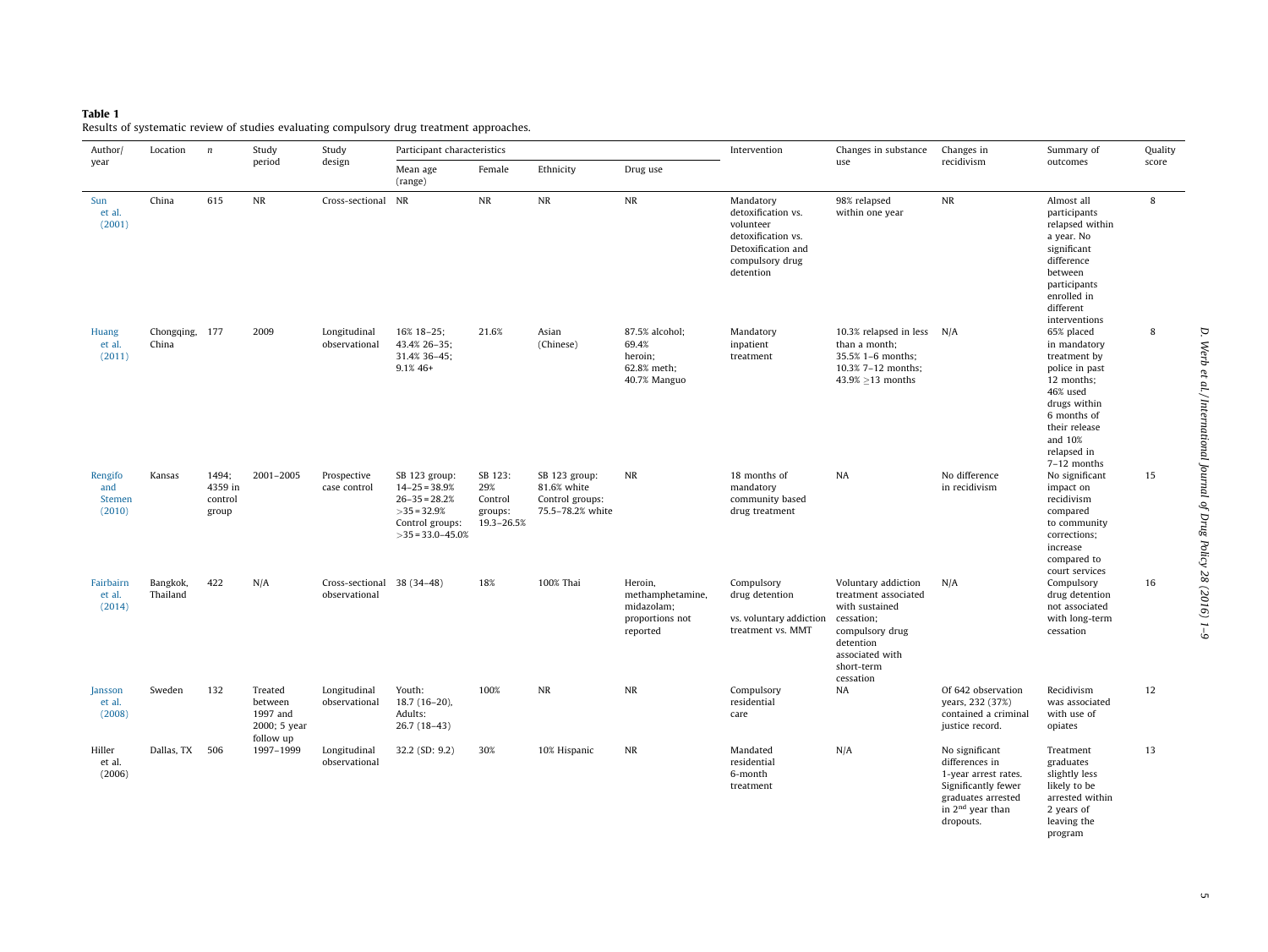| <b>Table 1</b> (Continued)        |          |      |                                             |                             |                                                                        |                                         |                                                                  |                                                           |                                                                                                            |                                                                                                                                                          |                                                                                                                                                           |                                                                                                                                                                        |                |
|-----------------------------------|----------|------|---------------------------------------------|-----------------------------|------------------------------------------------------------------------|-----------------------------------------|------------------------------------------------------------------|-----------------------------------------------------------|------------------------------------------------------------------------------------------------------------|----------------------------------------------------------------------------------------------------------------------------------------------------------|-----------------------------------------------------------------------------------------------------------------------------------------------------------|------------------------------------------------------------------------------------------------------------------------------------------------------------------------|----------------|
| Author/                           | Location | E    | Study                                       | Study<br>design             | Participant characteristics                                            |                                         |                                                                  |                                                           | Intervention                                                                                               | Changes in substance                                                                                                                                     | Changes in                                                                                                                                                | Summary of                                                                                                                                                             | Quality        |
| year                              |          |      | period                                      |                             | Mean age<br>(range)                                                    | Female                                  | Ethnicity                                                        | Drug use                                                  |                                                                                                            | use                                                                                                                                                      | recidivism                                                                                                                                                | outcomes                                                                                                                                                               | score          |
| Kelly et al.<br>(2005)            | S        | 2095 | 5 year follow<br>up (dates not<br>reported) | case control<br>Prospective | None = $42.9(9.2)$<br>$JSI-M=42(9.4)$<br>$JSI=40.7(8.0)$<br>(p < 0.01) | None                                    | White; 6% other<br>American; 45%<br>49% African                  | [SI-M: 44.7%;<br>None: 57.5%<br>JSI: 58.3%;<br>$(p=0.01)$ | Veterans Affairs<br>residential<br>treatment<br>programs<br>$21 - or$<br>$28 - day$<br>$rac{1}{2}$<br>from | JSI-M 61.0%; JSI 48.1%;<br>JSI-M 45.4%; JSI 49.8%;<br>None $43.8\%$ ; ( $p < 0.01$ )<br>None 46.4%; $(p=0.32)$<br>5-year remission:<br>I-year remission: | JSI 32.3%; Other 18.3%;<br>5-year rearrested:<br>19.0%; $(p = 0.24)$<br>JSI 27.7%; None<br>I-year rearrest:<br>JSI-M 20.6%;<br>JSI-M 23.6%;<br>(p < 0.05) | clinical profile<br>differences in<br>patients had<br>gains during<br>at treatment<br>therapeutic<br>less severe<br>intake; no<br>Mandated                             | $\frac{15}{2}$ |
| et al.<br>$(2003)$<br>Vaughn      | Taiwan   | 700  | 1999-2000                                   | experimental<br>Quasi-      | ž                                                                      | 25% of 700<br>pre-release<br>interviews | Asian                                                            | ž                                                         | treatment for<br>prison based<br>Compulsory<br>drug using<br>offenders                                     | Treatment sample:<br>44% amphetamine,<br>Non-treatment<br>amphetamine,<br>26.6% heroin;<br>sample: 9.1%<br>7.1% heroin                                   | sample reincarcerated,<br>5% of non-treatment<br>33% of treatment<br>reincarcerated                                                                       | Treatment group<br>had worse<br>treatment.<br>than non-<br>outcomes<br>treatment<br>dno.18                                                                             | Ξ              |
| and<br>Falkin $[2001]$<br>Strauss | Oregon   | 165  | 1995-1999                                   | Prospective<br>case control | ASAP: 30.9<br>VOA: 34.0                                                | 100%                                    | African American:<br>$VOA = 13.8 - 20.5%$<br>$ASAP = 25 - 29.7%$ | E                                                         | Community<br>treatment<br>programs<br>based                                                                | 45 used drugs in<br>$:$ reatment $(27%)$<br>first week after<br>120 did not                                                                              | ≸                                                                                                                                                         | mandated treatment<br>and had individual<br>and group support<br>treatment longer<br>Those not using<br>more likely to<br>drugs in first<br>have been in<br>week after | Ξ              |
|                                   |          |      |                                             |                             |                                                                        |                                         |                                                                  |                                                           |                                                                                                            |                                                                                                                                                          |                                                                                                                                                           |                                                                                                                                                                        |                |

Note: NA, not applicable; NR, not reported; SD, standard deviation; Meth, methameiname maintenance therapy; SB 123, Kansas' mandatory drug treatment policy; QCT, quasi-compulsory treatment; JSI, justice system involved ind Note: NA, not applicable; NR, not reported; SD, standard deviation; Meth, methamphetamine; MMT, methadone maintenance therapy; SB 123, Kansas' mandatory drug treatment policy; QCT, quasi-compulsory treatment; JSI, justice justice system involved and mandated individuals; SUD, substance use disorder; ASAP, ASAP treatment services, Inc; VOA, volunteers of America residential program.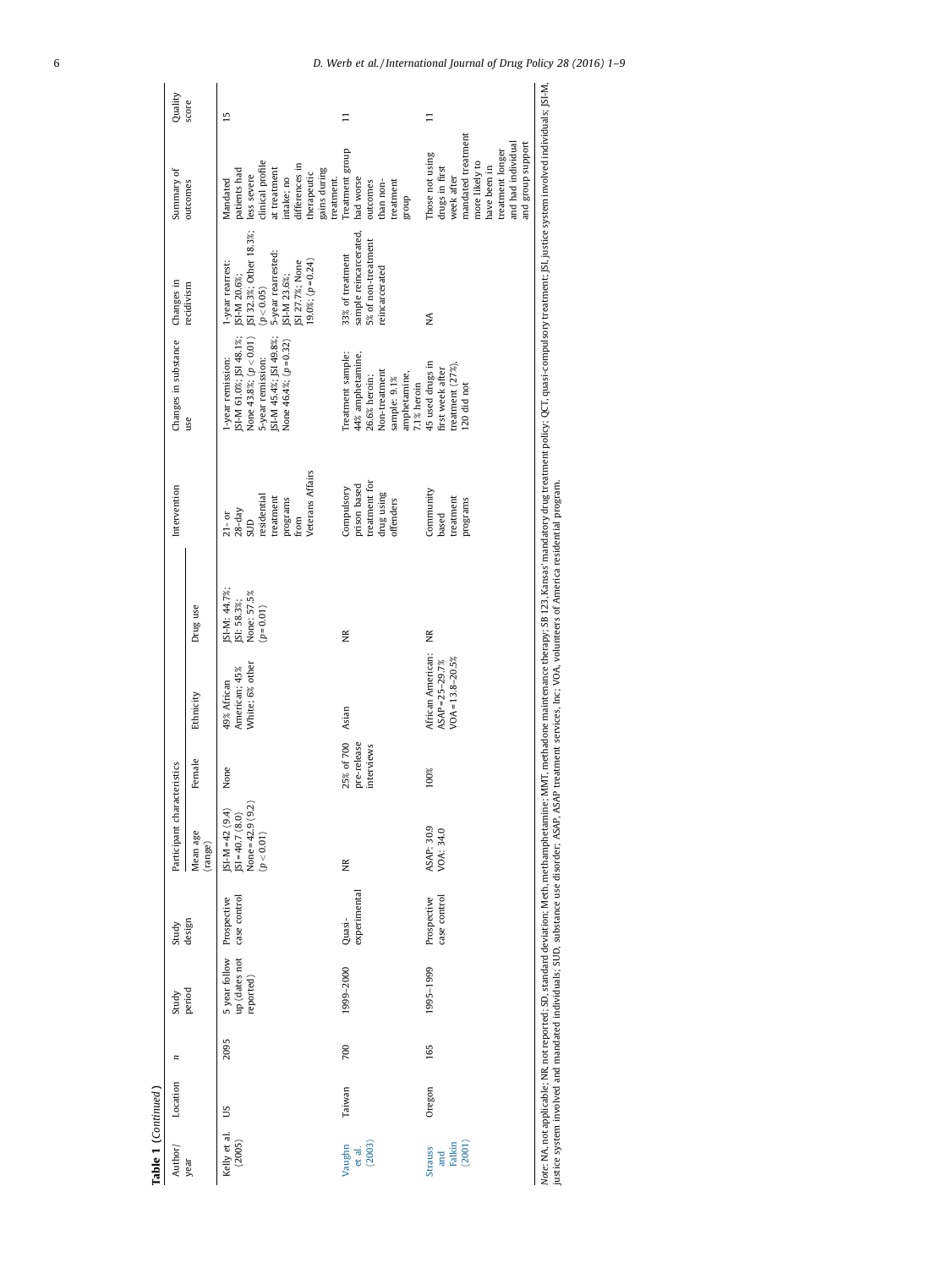undertook the three-month drug treatment program ( $nY=109$ ) were compared with individuals who were not enrolled in the program as a result of being incarcerated prior to the program's implementation ( $nY = 99$ ). Individuals were interviewed during pre-release and after 12 months of release from prison. Multivariate logistic regression analyses were used to identify any significant differences in post-treatment drug use and criminal recidivism. The authors found that offenders enrolled in the mandatory prison-based drug treatment program were significantly more likely to engage in post-release drug use and criminal recidivism. As such, they concluded that Taiwan's mandatory drug treatment system requires reform ([Vaughn](#page-8-0) et al., 2003).

Two studies evaluated mandatory outpatient or communitybased treatment. [Strauss](#page-8-0) and Falkin (2001) sought to determine the short-term impact of a compulsory community-based treatment intervention on substance use among a sample of drug-using female offenders in Portland, Oregon ( $n = 165$ ). Participants were mandated to receive either treatment from 'ASAP' (Alcohol and Substance Abuse Prevention Program) or VOA (Volunteers of America). Both programs are community-based treatment interventions that include both mandated and voluntary clients, and are intended to last six months. ASAP is an outpatient program that employs an abstinence-based approach with individual counseling sessions and therapeutic group sessions ([Strauss](#page-8-0) & Falkin, 2001) while VOA provides a residential program focused on the therapeutic community model, with an emphasis on structured activities, individual counseling, and building skills to reduce domestic violence and abuse risk [\(Strauss](#page-8-0) & Falkin, 2001). In a retrospective analysis focused on the first week after release from treatment, the authors found that women offenders who were in treatment longer were less likely to use drugs within the first week ([Strauss](#page-8-0) & Falkin, 2001).

In 2003, the American state of Kansas implemented SB 123, a state senate bill legislating mandatory community-based treatment of up to 18 months for nonviolent offenders convicted of a first or second offense of drug possession (Rengifo & [Stemen,](#page-8-0) [2010\)](#page-8-0). Rengifo and colleagues compared criminal recidivism among individuals convicted of drug possession who were mandated to treatment ( $n = 1494$ ) vs. those on regular probation, sent to court services, or sent to prison ( $n = 4359$ ), though they do not describe the community-based treatment that individuals received. Data were collected between 2001 and 2005. Findings suggested that there was no significant impact on criminal recidivism among participants mandated to treatment compared to those mandated to regular probation. Of concern, participants mandated to treatment had a significantly increased risk of criminal recidivism compared to participants mandated to court services. The authors concluded that offenders mandated to treatment were not recidivating at a lower rate compared with offenders in alternative programs (Rengifo & [Stemen,](#page-8-0) 2010).

## Conclusion

## Summary of evidence

While a limited literature exists, the majority of studies (78%) evaluating compulsory treatment failed to detect any significant positive impacts on drug use or criminal recidivism over other approaches, with two studies (22%) detecting negative impacts of compulsory treatment on criminal recidivism compared with control arms. Further, only two studies (22%) observed a significant impact of long-term compulsory inpatient treatment on criminal recidivism: one reported a small effect size on recidivism after two years, and one found a lower risk of drug use within one week of release from compulsory treatment [\(Strauss](#page-8-0) & Falkin, 2001). As such, and in light of evidence regarding the potential for human

rights violations within compulsory treatment settings, the results of this systematic review do not, on the whole, suggest improved outcomes in reducing drug use and criminal recidivism among drug-dependent individuals enrolled in compulsory treatment approaches, with some studies suggesting potential harms.

These results are of high relevance given the reliance on compulsory drug detention among policymakers in a range of settings. Indeed, compulsory drug treatment approaches have been implemented in southeast Asia (Amon et al., 2013; [Pears](#page-8-0)house, [2009b\)](#page-8-0), the Russian Federation ([Utyasheva,](#page-8-0) 2007), North America (Rengifo & [Stemen,](#page-8-0) 2010), Latin America (CNN, [2010;](#page-8-0) Malta & Beyrer, 2013; [Mendelevich,](#page-8-0) 2011; Utyasheva, 2007), Europe [\(Jansson](#page-8-0) et al., 2008), Australia [\(Birgden](#page-8-0) & Grant, 2010), and elsewhere [\(Israelsson](#page-7-0) & Gerdner, 2011). However, experts have noted that little evidence exists to support compulsory treatment modalities, and that the onus is therefore on advocates of such approaches to provide scientific evidence that compulsory treatment is effective, safe, and ethical (Hall & [Carter,](#page-8-0) 2013). The results of the present systematic review, which fails to find sufficient evidence that compulsory drug treatment approaches are effective, appears to further confirm these statements [\(Hall](#page-8-0) et al., [2012\)](#page-8-0). Human rights violations reported at compulsory drug detention centers include forced labour, physical and sexual abuse, and being held for up to five years without a clinical determination of drug dependence [\(Amon](#page-8-0) et al., 2013; Hall et al., 2012; [Pearshouse,](#page-8-0) 2009a, 2009b). Governments should therefore seek alternative, evidence-based policies to address drug dependence.

The evidence presented herein also supports the joint statement on drug detention centers released by a range of United Nationsaffiliated institutions declaring that, ''[t]here is no evidence that these centres represent a favorable or effective environment for the treatment of drug dependence'', and that ''United Nations entities call on States to close compulsory drug detention and rehabilitation centres and implement voluntary, evidence-informed and rightsbased health and social services in the community'' (ILO, [2012](#page-8-0)). It is noteworthy in this regard that, while compulsory approaches appear ineffective, evidence suggests that a large body of scientific evidence supports the effectiveness of voluntary biomedical approaches such as OST in reducing drug-related harms ([Amato](#page-7-0) et al., 2002; [Mattick](#page-7-0) et al., 2009). China, Vietnam and Malaysia, for example, all previously scaled up compulsory drug detention centers, but are increasingly moving towards voluntary methadone maintenance and needle and syringe distribution systems to reduce the risk of blood-borne disease transmission from PWID sharing injecting equipment (Baharom, Hassan, Ali, & Shah, 2012; Hammett, Wu, & Duc, 2008; [Nguyen,](#page-8-0) Nguyen, Pham, Vu,& Mulvey, 2012; Qian, Hao, & Ruan, 2008; Reid, [Kamarulzaman,](#page-8-0) & Sran, 2007; Sullivan & Wu, 2007; Wu, Sullivan, Wang, [Rotheram-Borus,](#page-8-0) & Detels, 2007). Emerging evidence suggests that expanded OST dispensation in these settings has been effective in reducing drug use ([Baharom](#page-8-0) et al., 2012; [Hammett](#page-8-0) et al., 2008; Nguyen et al., 2012; Yin, Hao, & Sun, [2010](#page-8-0)). This scale up of evidence-based biomedical and harm reduction interventions is occurring despite China's previous investment in a compulsory treatment infrastructure; as such, tensions remain between voluntary, public health-oriented approaches and compulsory detainment [\(Larney](#page-8-0) & Dolan, 2010), as they do in settings that include both compulsory and voluntary approaches, such as Mexico (Garcia, 2015; [Lozano-Verduzco,](#page-8-0) Marín-Navarrete, [Romero-Mendoza,&Tena-Suck,](#page-8-0) 2015). This may resultin suboptimal treatment outcomes given that ongoing interactions with law enforcement and the threat of detainment within compulsory drug detention centers may cause drug-dependent individuals to avoid harm reduction services or engage in risky drugusing behaviors out of a fear of being targeted by police [\(Larney](#page-8-0) & [Dolan,](#page-8-0) 2010), as has been observed in a range of settings ([Bluthenthal,](#page-8-0) Kral, Lorvick, & Watters, 1997; Beletsky, Lozada, &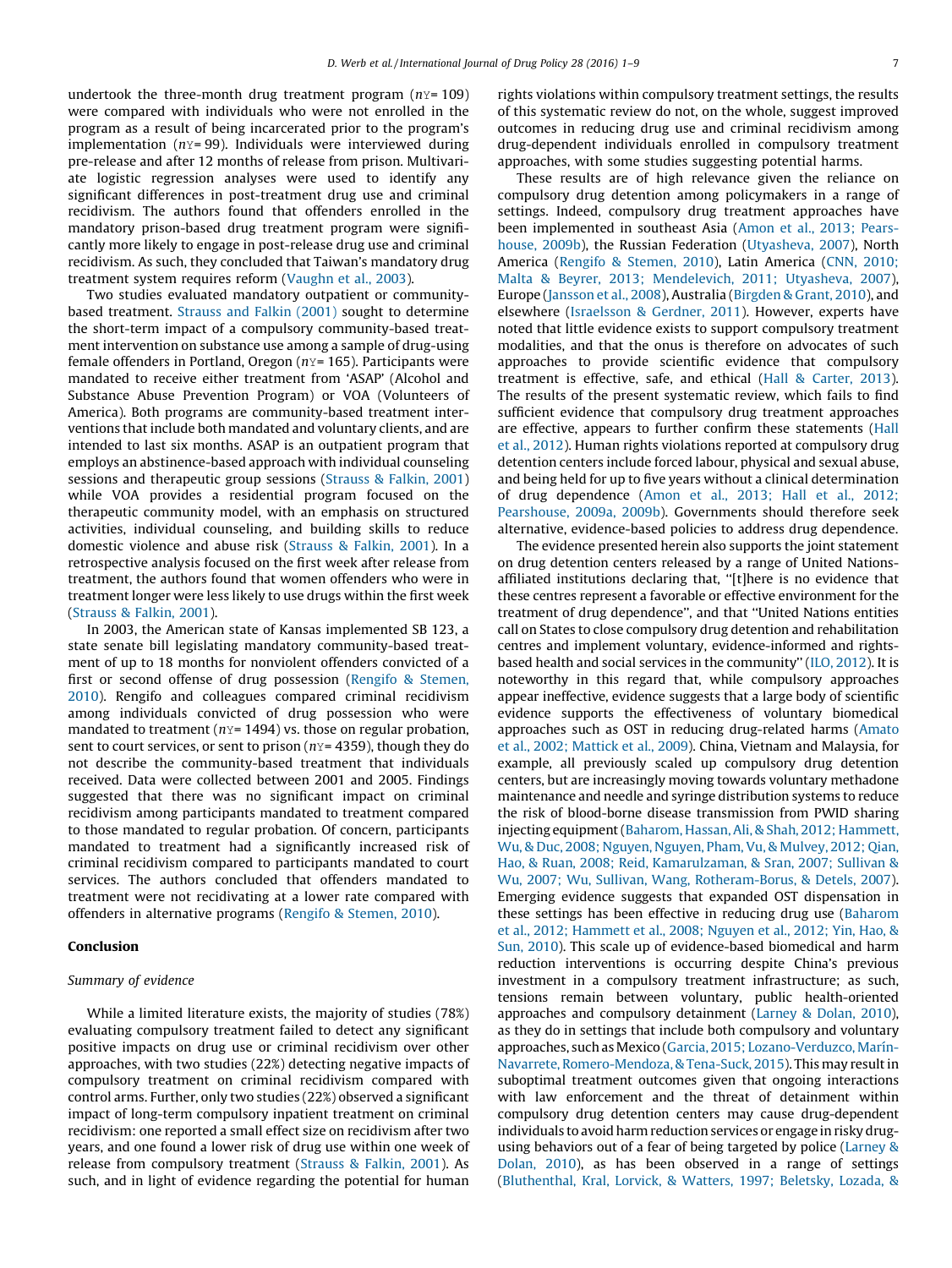<span id="page-7-0"></span>Gaines, 2013; [Beletsky](#page-8-0) et al., 2014; Cooper, Moore, Gruskin, & [Krieger,](#page-8-0) 2005; Werb, Wood, & Small, 2008). We also note that this is likely the case in settings seeking to control the harms of non-opioid substance use disorders such as cocaine use disorder, given that available interventions that have been shown to be effective have been undertaken using voluntary treatment approaches (Castells et al., 2010; Fischer et al., 2015; Hofmann et al., 2012). Governments seeking to implement or bring to scale harm reduction interventions that include OST and needle and syringe distribution will therefore likely be required to reduce their reliance on compulsory and law enforcement-based approaches in order to ensure treatment effectiveness.

## Limitations

This systematic review has limitations. Primarily, risk of publication bias is present given political support for law enforcement-oriented strategies to controlling drug-related harms, particularly in Southeast Asia, where compulsory drug detention centers have been implemented by many national governments (Amon et al., 2013; [Pearshouse,](#page-8-0) 2009b). In certain settings, such as Thailand, the scale up of drug detention centers has been accompanied by high-profile 'war on drugs' campaigns promoting enforcement- and military-based responses to drug harms ([Fairbairn](#page-8-0) et al., 2014). Within such political climates, undertaking or publishing peer-reviewed research critical of compulsory drug treatment may be disincentivized. Further, while drug detention centers are more numerous in southeast Asia, this region has a limited infrastructure for scientific research on drug use, which may also increase the risk of publication bias.

## Conclusions

Based on the available peer-reviewed scientific literature, there is little evidence that compulsory drug treatment is effective in promoting abstention from drug use or in reducing criminal recidivism. It is noteworthy that this systematic review includes evaluations of not only drug detention centers, but of a range of compulsory inpatient and outpatient treatment approaches. Additionally, the reductions in drug use and criminal recidivism as a result of compulsory drug treatment interventions were generally short-term or of low clinical significance. In light of the lack of evidence suggesting that compulsory drug treatment is effective, policymakers should seek to implement evidence-based, voluntary treatment modalities in order to reduce the harms of drug use.

## Funding

Dan Werb is supported by a US National Institute on Drug Abuse Avenir Award (DP2 DA040256-01) and the Canadian Institutes of Health Research (MOP 79297). Further support was provided by the Open Society Foundations through an operating grant for the International Centre for Science in Drug Policy. This study was also supported by the Canadian Institutes of Health Research through the Canadian Research Initiative in Substance Misuse (SMN–139148 and SMN-139150). Benedikt Fischer acknowledges funding support from a CIHR/PHAC Applied Public Health Chair. Steffanie Strathdee acknowledges funding support from the National Institutes of Health (R37 DA019829). Meredith Meacham acknowledges funding support from the National Institutes of Health ((T32 DA023356). Claudia Rafful acknowledges funding from the Fogarty International Center (D43 TW008633) and CONACyT (209407/313533). This research was undertaken, in part, thanks to funding for a Tier 1 Canada Research Chair in Inner City Medicine, which supports Evan Wood. The funders had no role in the decision to initiate the study; the design and conduct of the study; the collection,

management, analysis, and interpretation of the data; and the preparation, review, or approval of the manuscript.

#### Acknowledgments

DW had full access to all the data in the study and had final responsibility for the decision to submit for publication. MM and CR conducted the systematic search, with assistance from DW. DW drafted the manuscript. EW provided guidance on the systematic review and meta-analysis methodology. BF, AK, SS, and EW revised the manuscript substantially. All authors have seen and approved the final version.

Conflict of interest: All authors declare that they have no conflicts of interest.

### References

- UNODC (2015). World drug report 2015. [Vienna:](http://refhub.elsevier.com/S0955-3959(15)00358-8/sbref0005) United Nations Office on Drugs and **[Crime](http://refhub.elsevier.com/S0955-3959(15)00358-8/sbref0005)**
- Degenhardt, L., Whiteford, H. A., Ferrari, A. J., Baxter, A. J., Charlson, F. J., Hall, W. D., et al. (2013). Global burden of disease [attributable](http://refhub.elsevier.com/S0955-3959(15)00358-8/sbref0010) to illicit drug use and dependence: [Findings](http://refhub.elsevier.com/S0955-3959(15)00358-8/sbref0010) from the Global Burden of Disease Study 2010. The Lancet, 382(9904), [1564–1574.](http://refhub.elsevier.com/S0955-3959(15)00358-8/sbref0010)
- Jurgens, R. (2007). Effectiveness of [interventions](http://refhub.elsevier.com/S0955-3959(15)00358-8/sbref0015) to address HIV in prisons. Geneva: World Health [Organization](http://refhub.elsevier.com/S0955-3959(15)00358-8/sbref0015) (WHO), United Nations Office on Drugs and Crime (UNODC), and Joint United Nations [Programme](http://refhub.elsevier.com/S0955-3959(15)00358-8/sbref0015) on HIV/AIDS (UNAIDS).
- Mattick, R. P., Breen, C., Kimber, J., & Davoli, M. (2009). Methadone [maintenance](http://refhub.elsevier.com/S0955-3959(15)00358-8/sbref0020) therapy versus no opioid replacement therapy for opioid [dependence.](http://refhub.elsevier.com/S0955-3959(15)00358-8/sbref0020) Cochrane Database of [Systematic](http://refhub.elsevier.com/S0955-3959(15)00358-8/sbref0020) Reviews, 2, CD002209.
- Amato, L., Davoli, M., Ferri, M., & Ali, R. (2002). [Methadone](http://refhub.elsevier.com/S0955-3959(15)00358-8/sbref0025) at tapered doses for the [management](http://refhub.elsevier.com/S0955-3959(15)00358-8/sbref0025) of opioid withdrawal. Cochrane Database of Systematic Reviews, 1, [CD003409](http://refhub.elsevier.com/S0955-3959(15)00358-8/sbref0025).
- Gowing, L., Ali, R., & White, J. (2004). [Buprenorphine](http://refhub.elsevier.com/S0955-3959(15)00358-8/sbref0030) for the management of opioid [withdrawal.](http://refhub.elsevier.com/S0955-3959(15)00358-8/sbref0030) Cochrane Database of Systematic Reviews, 4.
- As, S., Young, J., & Vieira, K. (2014). [Long-term](http://refhub.elsevier.com/S0955-3959(15)00358-8/sbref0035) suboxone treatment and its benefit on long-term remission for opiate [dependence.](http://refhub.elsevier.com/S0955-3959(15)00358-8/sbref0035) Journal of Psychiatry, 17(1000174), 2.
- Krupitsky, E., Nunes, E. V., Ling, W., Illeperuma, A., Gastfriend, D. R., & Silverman, B. L. (2011). Injectable [extended-release](http://refhub.elsevier.com/S0955-3959(15)00358-8/sbref0040) naltrexone for opioid dependence: A doubleblind, [placebo-controlled,](http://refhub.elsevier.com/S0955-3959(15)00358-8/sbref0040) multicentre randomised trial. Lancet, 377(9776), [1506–1513](http://refhub.elsevier.com/S0955-3959(15)00358-8/sbref0040).
- Wolfe, D., Carrieri, M. P., Dasgupta, N., Wodak, A., Newman, R., & Bruce, R. D. (2011). Concerns about injectable naltrexone for opioid [dependence.](http://refhub.elsevier.com/S0955-3959(15)00358-8/sbref0045) Lancet, 377(9776), [1468–1470](http://refhub.elsevier.com/S0955-3959(15)00358-8/sbref0045).
- Ferri, M., Davoli, M., & Perucci, C. A. (2011). [Pharmaceutical](http://refhub.elsevier.com/S0955-3959(15)00358-8/sbref0050) heroin for heroin maintenance in chronic heroin [dependents.](http://refhub.elsevier.com/S0955-3959(15)00358-8/sbref0050) Cochrane Database of Systematic Reviews, 12.
- Castells, X., Casas, M., Perez-Maña, C., Roncero, C., Vidal, X., & Capellà, D. (2010). [Efficacy](http://refhub.elsevier.com/S0955-3959(15)00358-8/sbref0055) of [psychostimulant](http://refhub.elsevier.com/S0955-3959(15)00358-8/sbref0055) drugs for cocaine dependence. Cochrane Database of Systematic [Reviews,](http://refhub.elsevier.com/S0955-3959(15)00358-8/sbref0055) 2.
- Fischer, B., Blanken, P., Da Silveira, D., Gallassi, A., Goldner, E. M., Rehm, J., et al. (2015). Effectiveness of secondary prevention and treatment [interventions](http://refhub.elsevier.com/S0955-3959(15)00358-8/sbref0060) for crack-cocaine abuse: A comprehensive narrative overview of [English-language](http://refhub.elsevier.com/S0955-3959(15)00358-8/sbref0060) studies. [International](http://refhub.elsevier.com/S0955-3959(15)00358-8/sbref0060) Journal of Drug Policy.
- Shearer, J., Wodak, A., Van Beek, I., Mattick, R. P., & Lewis, J. (2003). Pilot [randomized](http://refhub.elsevier.com/S0955-3959(15)00358-8/sbref0065) double blind [placebo-controlled](http://refhub.elsevier.com/S0955-3959(15)00358-8/sbref0065) study of dexamphetamine for cocaine dependence. Addiction, 98(8), [1137–1141](http://refhub.elsevier.com/S0955-3959(15)00358-8/sbref0065).
- Mooney, M. E., Herin, D. V., Schmitz, J. M., Moukaddam, N., Green, C. E., & Grabowski, J. (2009). Effects of oral [methamphetamine](http://refhub.elsevier.com/S0955-3959(15)00358-8/sbref0070) on cocaine use: A randomized, doubleblind, [placebo-controlled](http://refhub.elsevier.com/S0955-3959(15)00358-8/sbref0070) trial. Drug and Alcohol Dependence, 101(1), 34-41.
- Grabowski, J., Rhoades, H., Schmitz, J., Stotts, A., Daruzska, L. A., Creson, D., et al. (2001). [Dextroamphetamine](http://refhub.elsevier.com/S0955-3959(15)00358-8/sbref0075) for cocaine-dependence treatment: A double-blind randomized clinical trial. Journal of Clinical [Psychopharmacology,](http://refhub.elsevier.com/S0955-3959(15)00358-8/sbref0075) 21(5), 522–526.
- Hofmann, S. G., Asnaani, A., Vonk, I. J., Sawyer, A. T., & Fang, A. (2012). The [efficacy](http://refhub.elsevier.com/S0955-3959(15)00358-8/sbref0080) of cognitive behavioral therapy: A review of [meta-analyses.](http://refhub.elsevier.com/S0955-3959(15)00358-8/sbref0080) Cognitive Therapy and [Research,](http://refhub.elsevier.com/S0955-3959(15)00358-8/sbref0080) 36(5), 427–440.
- Dutra, L., Stathopoulou, G., Basden, S. L., Leyro, T. M., Powers, M. B., & Otto, M. W.(2008). A [meta-analytic](http://refhub.elsevier.com/S0955-3959(15)00358-8/sbref0085) review of psychosocial interventions for substance use disorders. American Journal of [Psychiatry,](http://refhub.elsevier.com/S0955-3959(15)00358-8/sbref0085) 165(2), 179–187.
- Prendergast, M., Podus, D., Finney, J., Greenwell, L., & Roll, J. (2006). [Contingency](http://refhub.elsevier.com/S0955-3959(15)00358-8/sbref0090) management for treatment of substance use disorders: A [meta-analysis.](http://refhub.elsevier.com/S0955-3959(15)00358-8/sbref0090) Addiction, 101(11), [1546–1560](http://refhub.elsevier.com/S0955-3959(15)00358-8/sbref0090).
- Israelsson, M., & Gerdner, A. (2011). Compulsory [commitment](http://refhub.elsevier.com/S0955-3959(15)00358-8/sbref0095) to care of substance misusers: [International](http://refhub.elsevier.com/S0955-3959(15)00358-8/sbref0095) trends during 25 years. European Addiction Research, 18(6), [302–321.](http://refhub.elsevier.com/S0955-3959(15)00358-8/sbref0095)
- Wild, T. C. (1999). Compulsory [substance-user](http://refhub.elsevier.com/S0955-3959(15)00358-8/sbref0100) treatment and harm reduction: A critical analysis. [Substance](http://refhub.elsevier.com/S0955-3959(15)00358-8/sbref0100) Use & Misuse, 34(1), 83–102.
- Hiller, M. L., Knight, K., Broome, K. M., & Simpson, D. D. (1996). [Compulsory](http://refhub.elsevier.com/S0955-3959(15)00358-8/sbref0105) commu[nity-based](http://refhub.elsevier.com/S0955-3959(15)00358-8/sbref0105) substance abuse treatment and the mentally ill criminal offender. The Prison Journal, 76(2), [180–191](http://refhub.elsevier.com/S0955-3959(15)00358-8/sbref0105).
- WHO Regional Office for the Western Pacific (2009). Assessment of [compulsory](http://refhub.elsevier.com/S0955-3959(15)00358-8/sbref0110) treatment of people who use drugs in Cambodia, China, Malaysia and Viet Nam: [Application](http://refhub.elsevier.com/S0955-3959(15)00358-8/sbref0110) of selected human rights principles. Geneva: World Health [Organization.](http://refhub.elsevier.com/S0955-3959(15)00358-8/sbref0110)